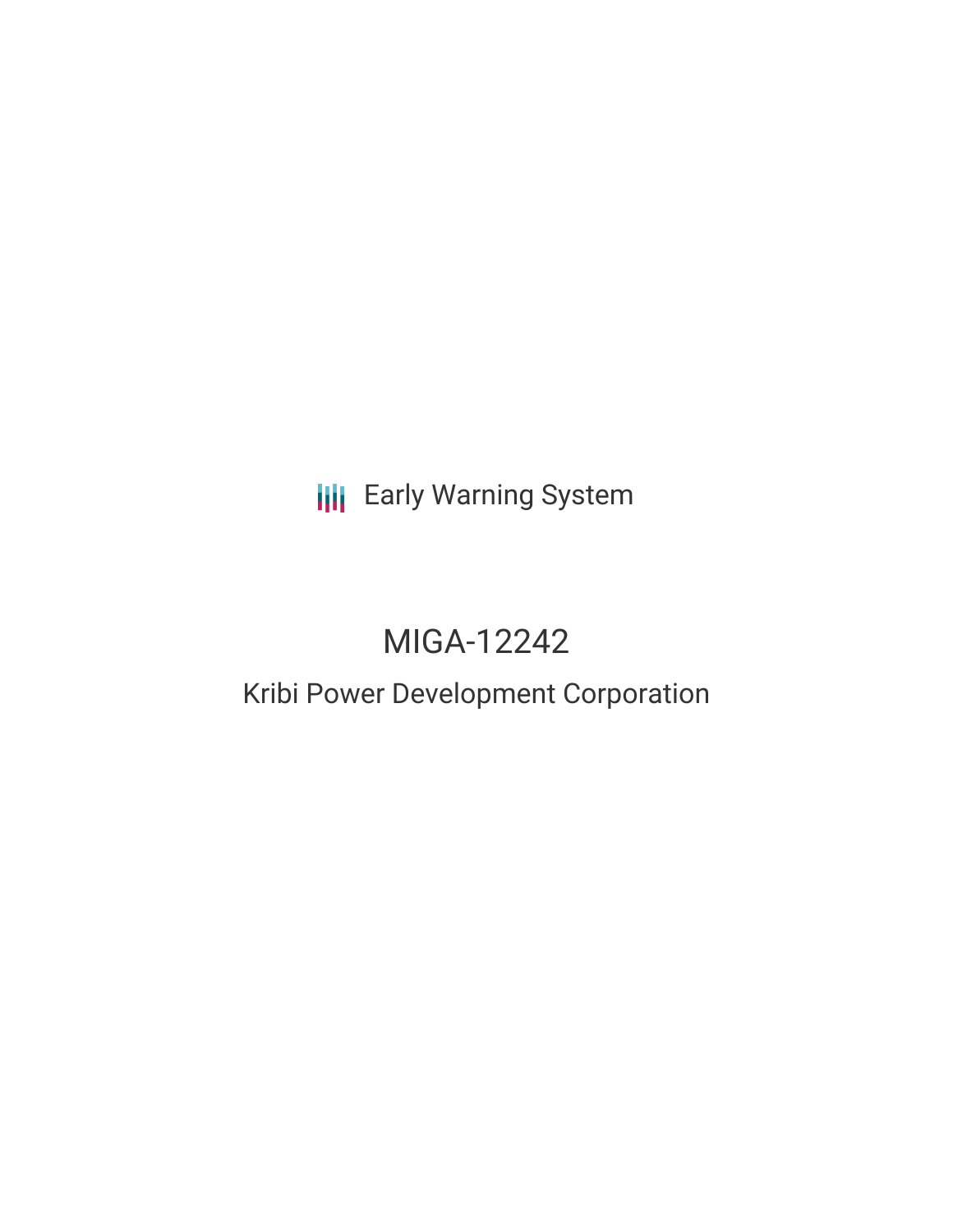

## **Quick Facts**

| <b>Countries</b>                         | Cameroon                                                                                                                                                                 |
|------------------------------------------|--------------------------------------------------------------------------------------------------------------------------------------------------------------------------|
| <b>Financial Institutions</b>            | Multilateral Investment Guarantee Agency (MIGA)                                                                                                                          |
| <b>Status</b>                            | Approved                                                                                                                                                                 |
| <b>Bank Risk Rating</b>                  | A                                                                                                                                                                        |
| <b>Voting Date</b>                       | 2014-04-22                                                                                                                                                               |
| <b>Borrower</b>                          | Actis Energy Generation Holdings N.V.                                                                                                                                    |
| <b>Sectors</b>                           | Energy                                                                                                                                                                   |
| <b>Potential Rights Impacts</b>          | Cultural Rights, Healthy Environment, Housing & Property, Indigenous Peoples, Labor & Livelihood, Marginalized Groups, Right to<br>Food, Right to Health, Right to Water |
| <b>Investment Type(s)</b>                | Guarantee                                                                                                                                                                |
| Investment Amount (USD)\$ 109.30 million |                                                                                                                                                                          |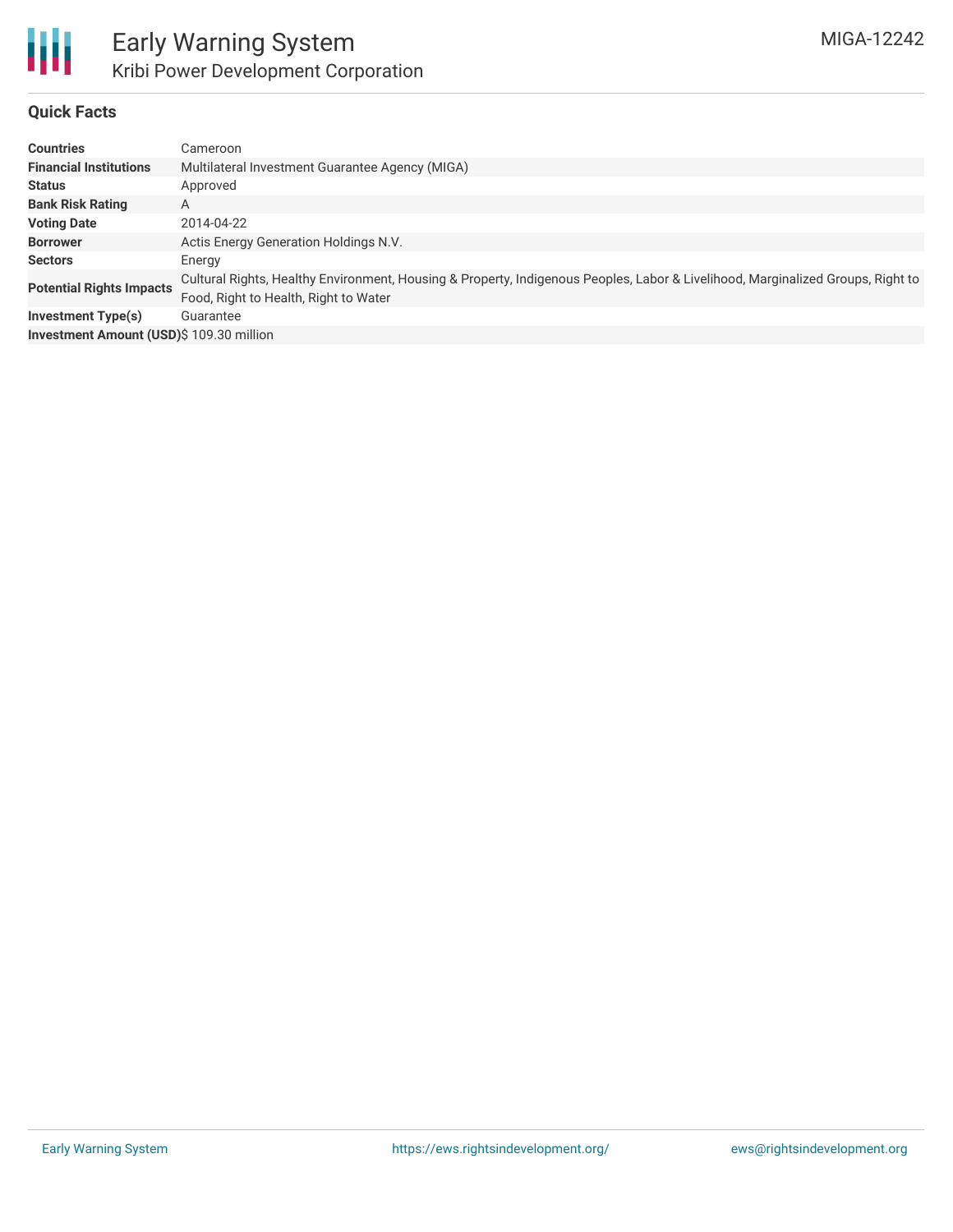

#### **Project Description**

The Project considered by MIGA comprises Globaleq Africa's acquisition and expansion of the two Independent Power Producer projects, namely, 1) the Kribi gas fired project owned by the Kribi Power Development Company (MIGA # 12242) and 2) the Dibamba HFO fired project (MIGA # 12218), owned by the Dibamba Power Development Company. Both Projects will be owned by AES Coporation and the Government of Cameroon through the subsidiaries Kribi Power Development Company and Dibamba Power Development Company. The electricity produced will be delivered to the Southern Interconnected Grid and will be disbursed through AES Sonel. The Kribi and Dibamba Projects mark the first independent Power Projects (i.e. privately financed) in Cameroon, which may pave the way for new investment in the power sector.

The Kribi project consists of the operation of a 216 MW reciprocating engine gas-fired thermal power plant. The Kribi Project is located 9 km north-east of the coastal city of Kribi in the South Region of Cameroon. The gas for the Kribi Project is supplied by the Sanaga Sud Natural Gas Project Central Processing Facility via an 18 km pipeline, which is fed by the Sanaga Sud offshore natural gas field. Construction of the Kribi Project started in 2010, and commercial operations commenced in May 2013. A 100 to 120 MW expansion to the facility is currently in the development phase. All of the electricity produced is delivered to the Southern Interconnected Grid.

The Sanaga Sud natural gas field is located 14 km offshore northwest of Kribi, and was developed in parallel with the Kribi Project specifically to supply gas to the power plant. While not considered part of the Kribi Project, the Sanaga Sud natural gas field, gas processing facility and pipeline are considered "associated" facilities of the Kribi Project.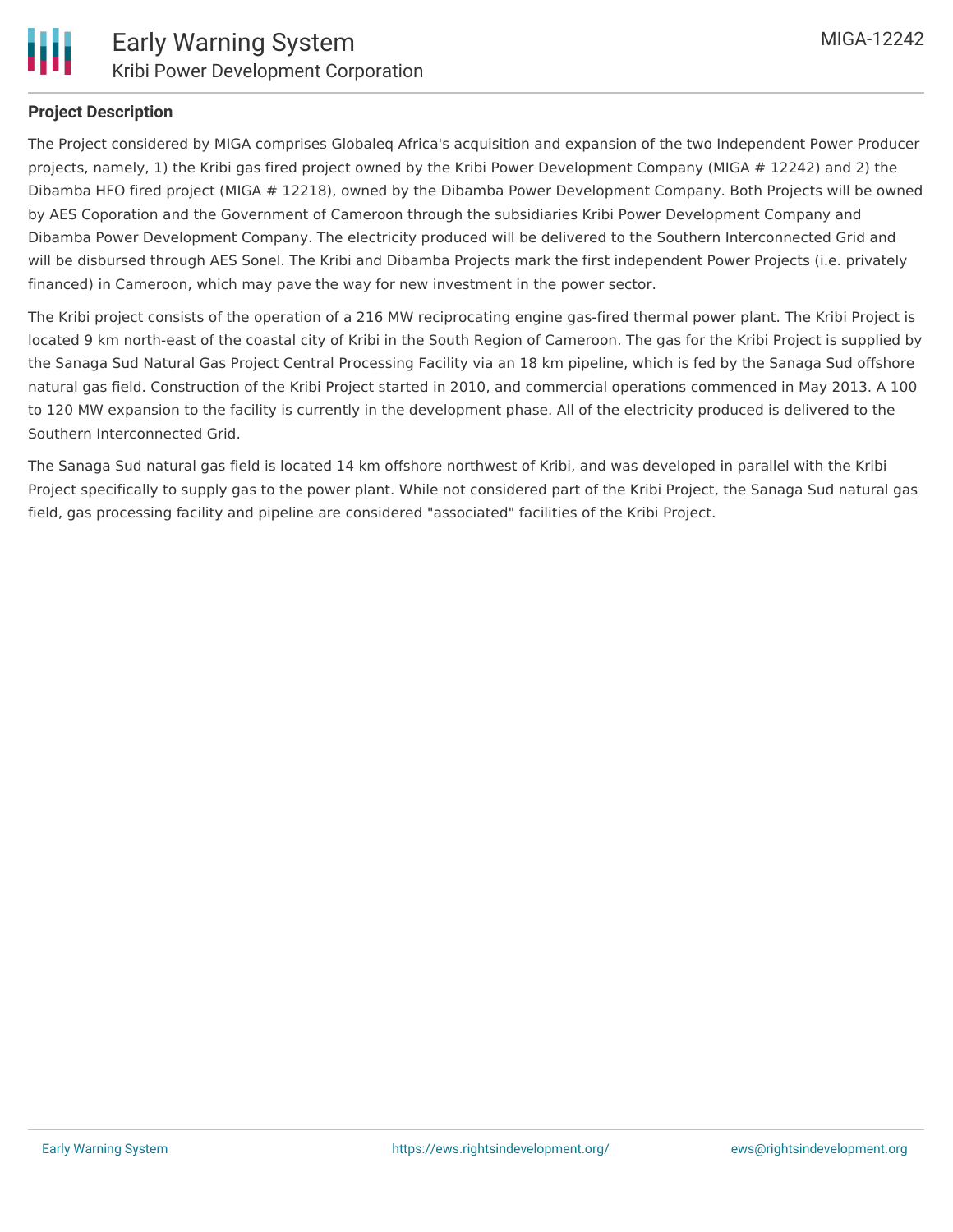# **Early Warning System Project Analysis**

#### **RISK CATEGORIZATION**:

MIGA states that the Kribi Project is categorized as Category A under MIGA's Policy on Environmental and Social Sustainability (2013). Potential environmental and social impacts and risks associated with the Kribi Project include impacts on indigenous people, risks and impacts associated with the associated Sanaga Sud Natural Gas Project, energy use and greenhouse gas emissions, pollution associated with thermal power plants (e.g. air emissions, water supply and effluent, noise, hazardous and non-hazardous waste) and risks related to occupational and community health and safety. In 2010, the IFC and World Bank also categorized the Kribi Project as Category A, primarily reflecting the risks and impacts associated with the physical displacement of 60 households and the risks associated with the Sanaga Sud natural gas project.

#### **APPLICABLE SOCIAL AND ENVIRONMENTAL STANDARDS**

Kribi Project

- PS 1: Assessment and Management of Environmental and Social Risks and Impacts
- PS 2: Labor and Working Conditions
- PS 3: Resource Efficiency and Pollution Prevention
- PS 4: Community Health, Safety and Security
- PS 7: Indigenous People

\*\* Note that for the construction phase of the Kribi Project, the IFC triggered all eight performance standards in 2010. According to the Social Impact Assessment, the project required "the resettlement of and/or land requisition from up to 710 affected people." MIGA states that no further land acquisition, resettlement, vegetation clearance or habitat disturbance are required for the Project. PS 5 (Land Acquisition and Involuntary Resettlement) and PS 6 (Biodiversity Conservation and Sustainable Management of Living Natural Resource) are not triggered for the operations phase. Similarly, PS 8 (Cultural Heritage) was previously triggered due to the potential for chance finds during the construction phase, which MIGA claims is no longer a risk during operations. It is to be noted that the World Bank Environmental, Health, and Safety (EHS) guidelines applicable to this project include the General Guidelines and sector-specific environmental health and safety guidelines for Thermal Power Plants, Electric Power Transmission and Distribution, and Off Shore Oil and Gas (which applies to the Sanaga Sud natural gas facilities associated with the Kribi Projects).

\*\*\*Note: The Kribi Project is being undertaken at the same time as its sister project, Dibamba (MIGA # 12218). For purposes of this assessment, the Kribi Power Operations are analyzed separately from the Dibamba Power Operations. As the current project financing relates to the acquisition and expansion of the operations, environmental impact assessments were analyzed primarily with regards to their operational impacts. To the extent that the acquisition or expansion may exacerbate impacts primarily associated with the initial construction of the plants, those specific impacts are included in the analysis.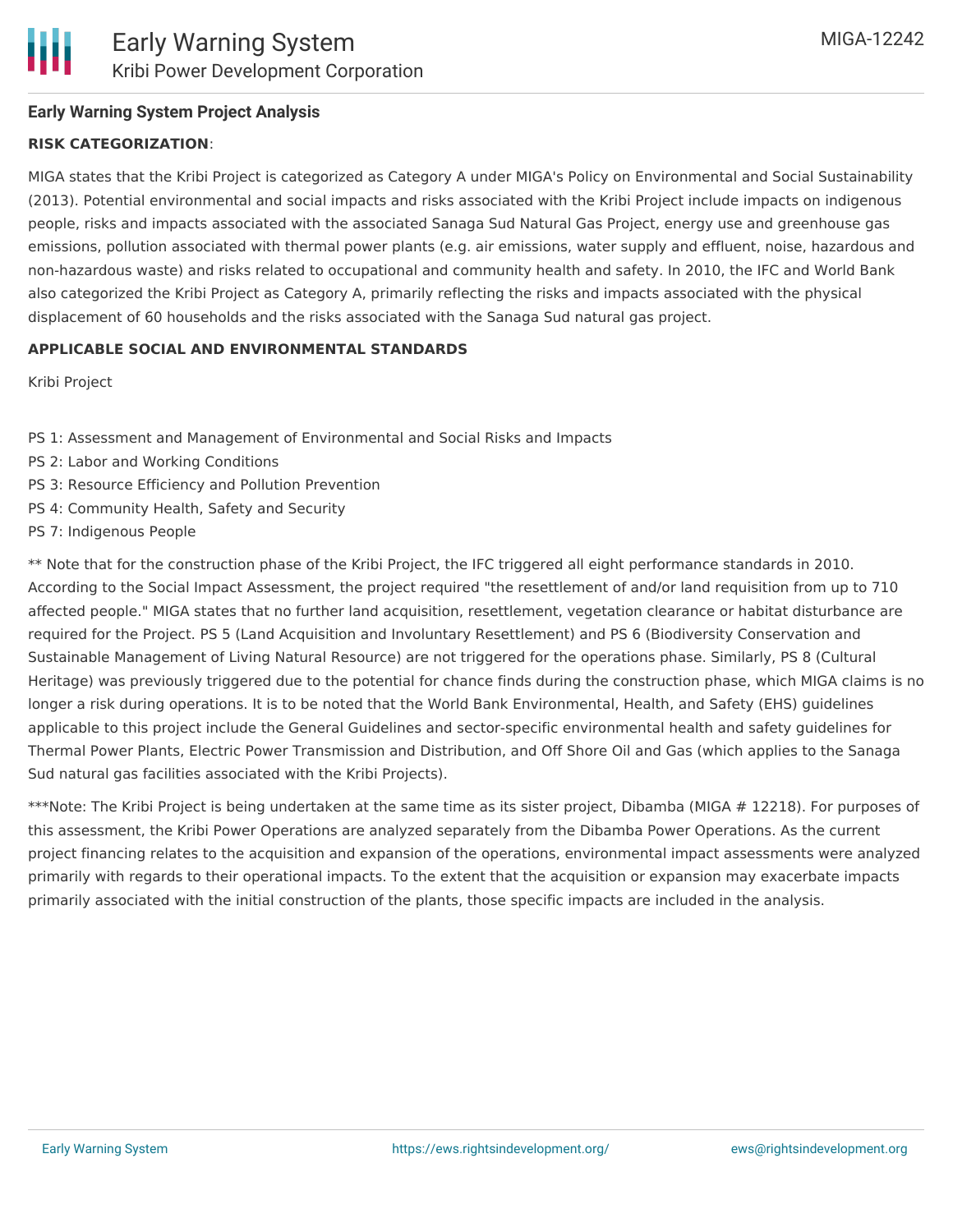# **People Affected By This Project**

## **KRIBI OPERATION**

The inhabitants of the project areas, from Kribi to Eda, consist of the following ethnic groups: Batanga, Mabi, Ewondo, Bakola/Bagyli, Bassa, Baka and Bakoko. MIGA states that "the Plant is located at Mpolongwe, a third class chiefdom inhabited by the Mabi tribe that has their chief situated at Bikondo (a village outside of the project area). The transmission line crosses fifteen villages in the South Region; the largest amongst them, are Fifinda (inhabited by Ewondo tribe) and Elogbatindi (inhabited mainly by Bassa/Bakoko tribe)." There is also a Batanga Tribe that resides alongside the transmission line. In the Littoral Region, the lines crosses eleven villages that are mostly inhabited by Adi and Bassa/Bakoko tribes. Additionally, the indigenous Bakola people (also known as "Pygmies") reside in the area of the Kribi-associated transmission line. The project therefore has the potential to impact the following human rights of these local and indigenous peoples.

## **LABOR RIGHTS**

MIGA documentation states that the Kribi operation will provide permanent employment to some 60 individuals. The ESRS states that expansion of the existing project will require the increase of that number to 82 individuals. The environmental and social impact assessment notes that "as demand for jobs outstrips supply, there will be inevitable disappointment, resentment and possible conflict between those who have secured jobs and those who have not. The level of competition could lead to corruption and unfair recruitment." Additionally, injuries may result from any improper management of occupational health and safety hazards during operation of the plant including explosions, road accidents, unauthorized access to site and public safety risks associated with transmission lines. Additionally, private security guards provide around the clock supervision of the facilities. MIGA maintains that the guards are trained in the adequate use of force, appropriate conduct toward workers and affected communities and human rights considerations," and will "ensure that security personnel abide by the requirements of PS 4."

The following questions may be relevant to determining whether you or your community's labor rights have been violated due to the Kribi operation:

- Can all members of your community apply for jobs in the context of the investment project?
- Are your wages sufficient to meet your basic needs and those of your family?
- Are your working conditions safe and healthy?
- What opportunities (legal or other) are available if you consider that your working conditions are not just and favorable?

#### **RIGHT TO FOOD**

In Cameroon, agriculture is the basis for 70% of the population's livelihood. MIGA notes that the majority of the project affected people sampled in the environmental and social impact assessment survey live by subsistence farming. As the initial project construction resulted in a 20% loss of local farmland, the continued operation or expansion of the project transmission lines may exacerbate the social effects resulting from the loss of farmland, and may affect the ability of local communities to rely on agriculture for subsistence.

The following questions may be relevant to determining whether you or your community has suffered a violation of your right to food as a result of the Kribi operation:

- Has your ability to subsist on your own land been affected since the beginning of the investment project?
- Has your access to good and affordable food in sufficient quantity been affected since the beginning of the investment project?
- What opportunities (legal or other) are available if feel that your right to food has been affected?

**RIGHT TO WATER**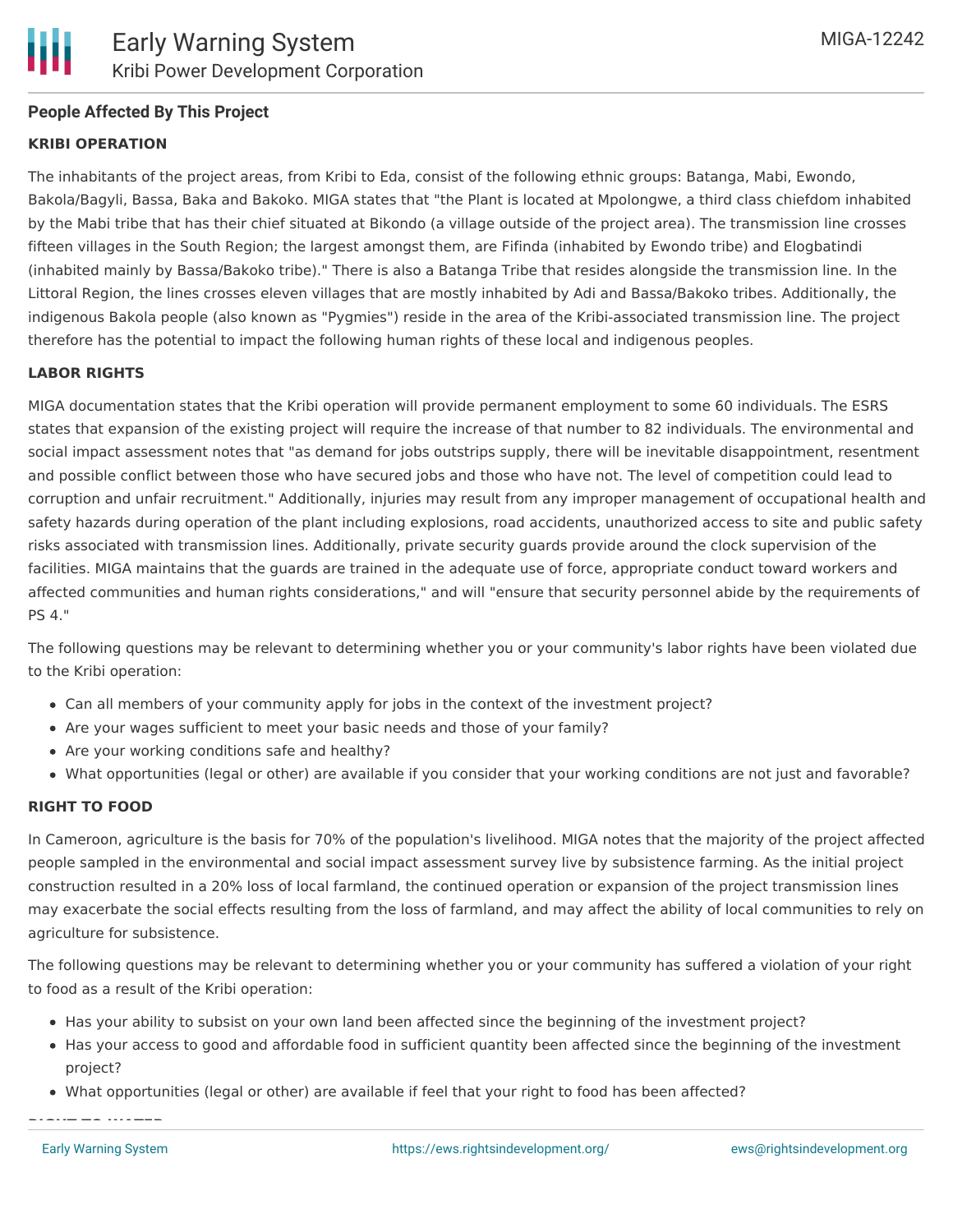#### **Investment Description**

Multilateral Investment Guarantee Agency (MIGA)

The investor, Actis Energy Generation Holdings N.V., has applied for a MIGA guarantee of \$81 million (\$109.3 million equivalent) for a period of up to 20 years against the risk of breach of contract.

A MIGA guarantee protects against losses arising from the government's breach or repudiation of a contract with the investor (e.g., a concession or a power purchase agreement). Breach of contract coverage may be extended to the contractual obligations of state-owned enterprises in certain circumstances. In the event of an alleged breach or repudiation, the investor would invoke the dispute resolution mechanism (e.g., an arbitration) set out in the underlying contract. If, after a specified period of time, the investor has been unable to obtain an award due to the government's interference with the dispute resolution mechanism (denial of recourse), or has obtained an award but the investor has not received payment under the award (non-payment of an award), MIGA would pay compensation. If certain conditions are met, MIGA may, at its discretion, make a provisional payment pending the outcome of the dispute and before compensation for non-payment of an award is paid.

For non-payment of an award, MIGA would pay the investor's interest in the award. For denial of recourse, MIGA would pay the investor's interest in the amount which, according to MIGA's claims determination, the host government would have to pay to the investor pursuant to the contract. In either case, MIGA's compensation would be capped by the amount of guarantee stated in the guarantee contract.

The Kribi Operation has been supported by a World Bank Partial Risk Guarantee and an IFC Loan (EUR 60 million), which were approved by a joint board in November 2011. Other Development Financial Institutions involved in the Kribi Operation include: African Development Bank (EUR 39 million), European Investment Bank (EUR 29.5million), PROPARCO (EUR 10 million), Development Bank of Central African States, and The Netherlands Development Finance Company (EUR 18 million).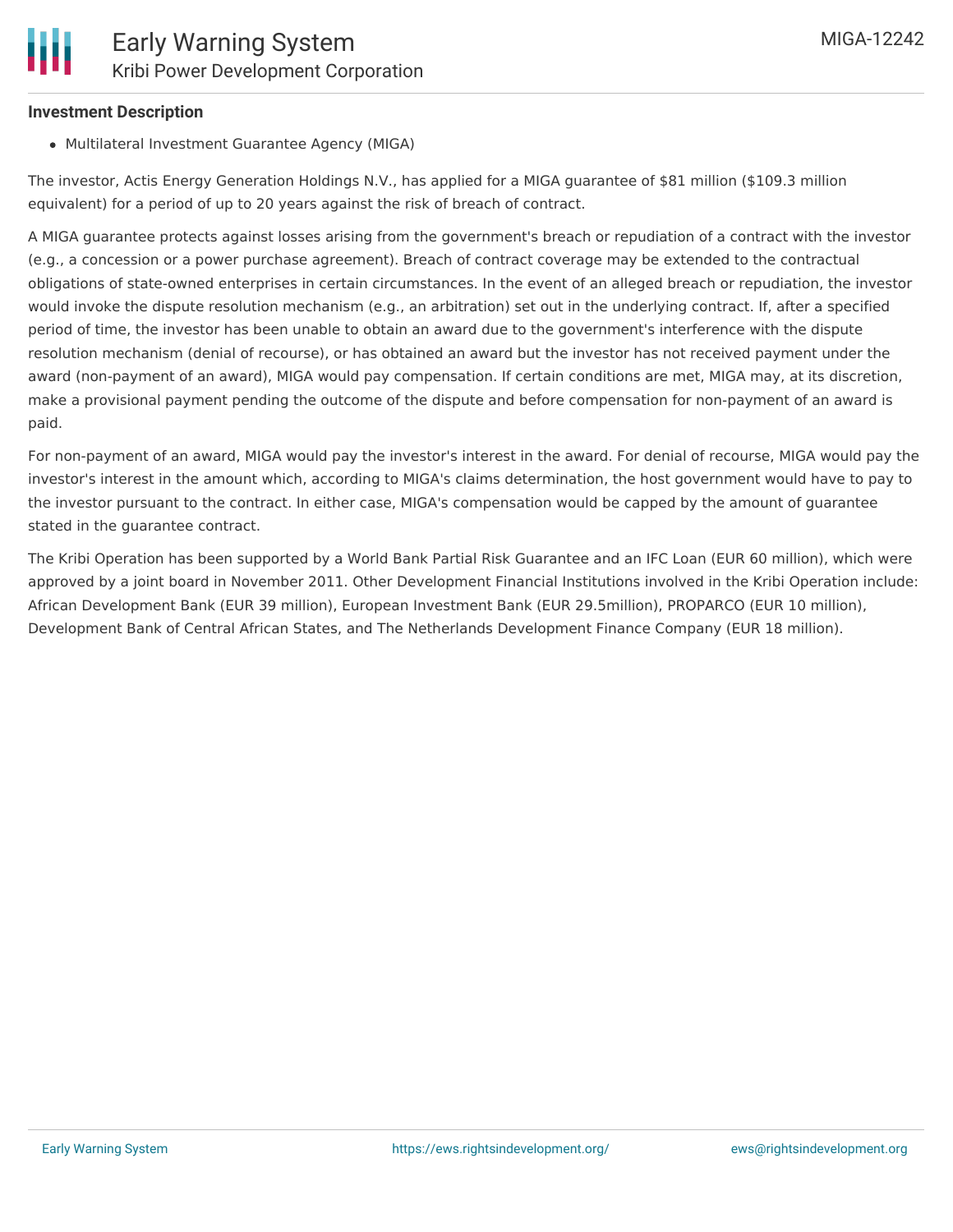

#### **Private Actors Description**

Actis Energy Generation Holdins N.V. of the Netherlands plans to acquire the assets of AES in Cameroon, and will assume AES' responsibilities for the Kribi and Dibamba projects using its wholly owned subsidiary, Globeleq Africa Holdings (GA). Globaleq Africa is a subsidiary of Globeleq Generation Limited, which was launched in 2002. Over its history Globeleq has owned an interest in and/or operated multiple power facilities with a total capacity of over 4,000 MW of generation capacity in more than 25 countries. Both the Kribi Power Development Company and the Dibamba Power Development Company are owned 56% by Actis, and 44% by the Government of Cameroon. AES Sonel, of which, AES is a 56% shareholder, is the sole off-taker of electricity produced by both Operations.

#### **PAST HUMAN RIGHTS ABUSES:**

\*\*\* No existing complaints have been found against Globaleq Africa or Actis Energy Generation Holdings\*\*\*

However, lawsuits have been brought against AES Sonel, the sole electric utility provider in Cameroon, in the Federal District Court of Los Angeles, CA, USA, under the Alien Tort Statute alleging many causes of actions, including wrongful death, loss of consortium, cruel, inhumane or degrading treatment, breach of third party contract, intentional infliction of emotional distress, negligent infliction of emotional distress, negligence, civil conspiracy, and deceptive and unfair business practices. The claims arises from power outages have been blamed for the deaths of at least nine children and infants in Cameroon in 2013. The number of deaths and injuries related to power outages is estimated to be in the hundreds since AES assumed control of electrical supply in Cameroon. The National Commission on Human Rights and Freedoms in Cameroon received complaints against AES-Sonel and the Cameroon Development Corporation (CDC) in cases relating to the initial set up or the expansion of the corporations. In addition, in August of 2011, a Cameroonian citizen submitted a specific instance filing to the United Kingdom OECD National Contact Point, alleging that he, an employee of AES Sonel, suffered salary discrimination based on his race, violating the OECD Guidelines for Multinational Enterprises.